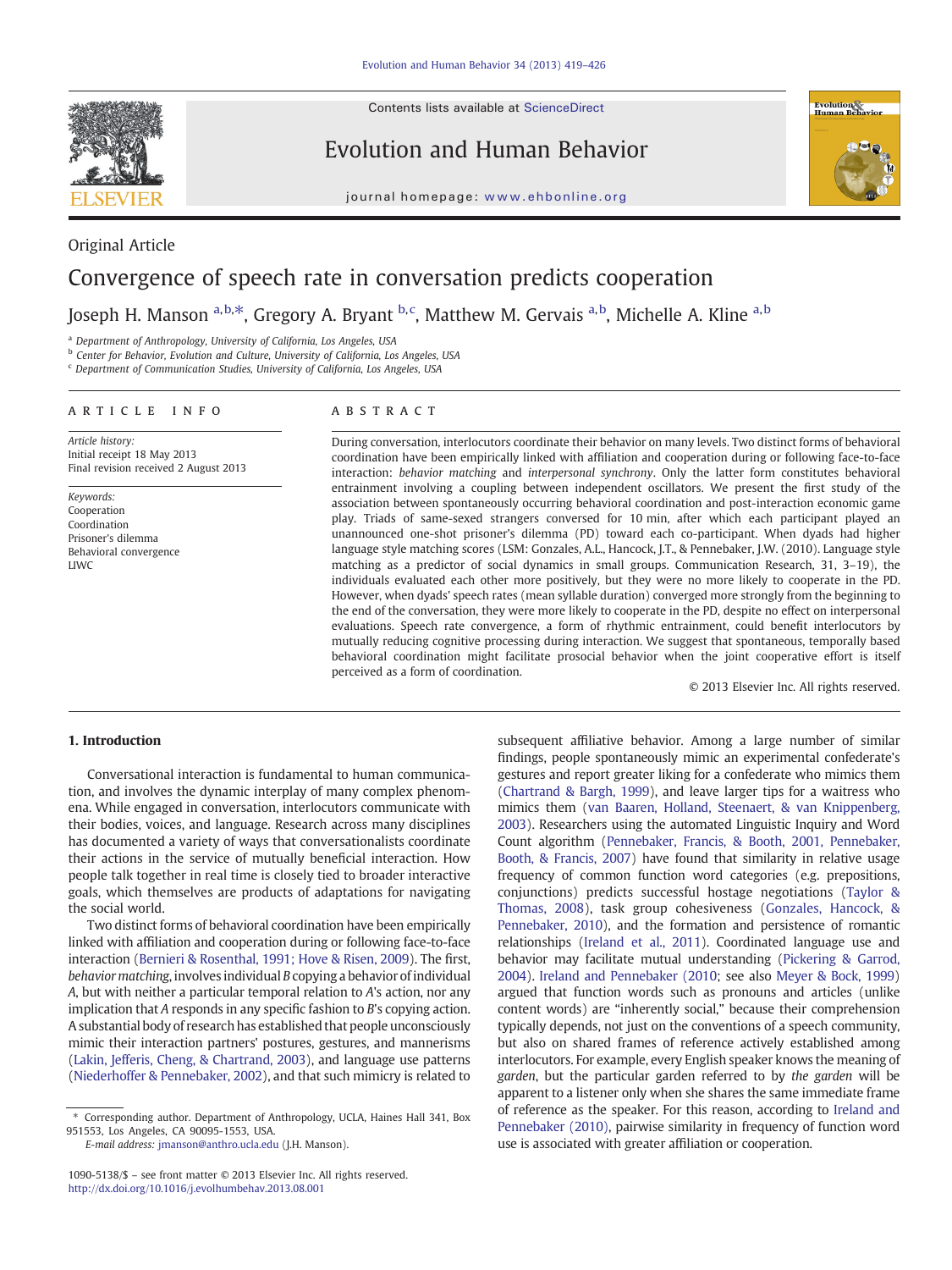A second form of behavioral coordination is interpersonal synchrony, which typically involves entrainment—a temporal coupling between independent oscillators that enter into some type of phase relationship. Prime examples of this are turn-taking in conversation ([Wilson & Wilson, 2005\)](#page-7-0) and playing music with an isochronous beat ([Bispham, 2006\)](#page-6-0). In [Wilson and Wilson's \(2005\)](#page-7-0) model of conversational turn-taking, speech rate entrainment occurs via speakers' syllabic production, which operates interpersonally as a medium for entraining neural oscillators among interlocutors. This facilitates conversational coordination and allows for inter-turn transitions marked by minimal gap and minimal overlap [\(Stivers et al., 2009](#page-7-0)). Perceptions of timing in music and speech can affect subsequent productions in these respective domains [\(Jungers, Palmer, & Speer,](#page-6-0) [2002\)](#page-6-0), and speech rate convergence has been linked to interpersonal judgments (e.g. ratings of competence: [Street, 1984\)](#page-7-0).

Talk is just one form of social interaction in which people are sensitive to entrainment. Studies have shown that singing together can increase cooperation in a prisoner's dilemma game ([Anshel &](#page-6-0) [Kipper, 1988](#page-6-0)) and a public goods game [\(Wiltermuth & Heath, 2009](#page-7-0)), though the effect can be sensitive to experimental conditions (e.g. [Kurzban, 2001](#page-6-0)). Children who sang and danced together were more likely to assist one another in a later playground incident [\(Kirschner &](#page-6-0) [Tomasello, 2010](#page-6-0)). Synchronous tapping, but not asynchronous tapping, generated higher affiliation ratings, but only when the synchrony was with another person, and not just experienced (i.e., tapping to a metronome) [\(Hove & Risen, 2009\)](#page-6-0). Synchronized training in competitive rowers resulted in increased endorphin release ([Cohen, Ejsmond-Frey, Knight, & Dunbar, 2010](#page-6-0)), suggesting a proximate mechanism motivating this kind of behavioral coordination. Behavioral entrainment is highly detectable, and can impact people's perceptions of the affiliation between the synchronizers. [Hagen and Bryant \(2003\)](#page-6-0) showed that better temporal coordination in a music performance positively affected third party judgments of coalition quality between the musicians. While social entrainment may have evolved in many species from the simpler adaptive ability to entrain one's behavior to rhythmic information in the physical environment [\(Phillips-Silver, Aktipis, & Bryant, 2010](#page-6-0)), human interpersonal synchrony is moderated by many social factors and interacts in complex ways with group membership and the dynamics of alliance formation (Miles, Griffi[ths, Richardson, & Macrae, 2009;](#page-6-0) [Miles, Lumsden, Richardson, & Macrae, 2011](#page-6-0)).

Laughter is another interactive phenomenon that can involve behavioral coordination and may be associated with cooperative behavior. Research has shown that people who have known each other longer tend to laugh together more ([Smoski & Bachorowski,](#page-7-0) [2003a; Bryant, 2012\)](#page-7-0) and familiarity between conversationalists is perceptible in the co-laughter itself [\(Bryant, 2012](#page-6-0)). [Lynch \(2011\)](#page-6-0) found that people with greater similarity in implicit preferences laugh together more, suggesting an association with social cohesion. [Gervais](#page-6-0) [and Wilson \(2005\)](#page-6-0) argued that laughter functions as a medium for mirthful emotional contagion that recruits partners into resourcebuilding social play. Accordingly, comparative work has demonstrated that chimpanzees use laugh-like vocalizations to manage playful social interactions, and that antiphonal laugh sequences lengthen play time [\(Davila-Ross, Allcock, Thomas, & Bard, 2011](#page-6-0)). Other scholars have suggested a variety of communicative functions for coordinated laughter that relate to cooperation [\(Owren & Bachorowski, 2003;](#page-6-0) [Mehu & Dunbar, 2008\)](#page-6-0), bonding [\(Dezecache & Dunbar, 2012; Platow](#page-6-0) [et al., 2005\)](#page-6-0) and social assortment [\(Flamson, Bryant, & Barrett, 2011](#page-6-0)).

The adaptive significance of these various phenomena remains a matter of debate. Simple mimicry in nonhuman social animals has obvious adaptive advantages (e.g. treating conspecifics' fear responses as reliable cues of imminent danger), and is presumably the phylogenetic source of more elaborate forms of behavioral coordination ([Lakin et al., 2003](#page-6-0)). However, why these should serve as "social glue" is unclear. A number of nonhuman animal species exhibit interindividual temporal coordination ([Hall & Magrath, 2007](#page-6-0)), but the functions of these displays often remain unknown. [Phillips-Silver et al.](#page-6-0) [\(2010\)](#page-6-0) argue that even in cognitively simple species, collective social entrainment can amplify social signals in adaptive ways (e.g. courtship choruses; Greenfi[eld, 1994\)](#page-6-0). In human collective action, social entrainment may be necessary to accomplish work activities that require behavioral coordination. Recent work has shown that engaging in synchronized action facilitates success in later joint activity. For example, people who rocked synchronously in chairs, compared to controls that rocked asynchronously, were better able to subsequently coordinate their action on a collaborative task ([Valde](#page-7-0)[solo, Ouyang, & DeSteno, 2010](#page-7-0)). This suggests that synchronizing action may calibrate expectations about others' behavior, and help coordinate action in other domains.

In this study, we examined whether distinct kinds of vocal and verbal convergence in naturalistic social interactions predicted cooperation in a one-shot prisoner's dilemma (PD). In a PD, an actor chooses whether to cooperate or defect toward a recipient. The actor gains the largest payoff when he defects while the recipient cooperates; the second largest when both cooperate; the third largest when both defect; and the lowest when the actor cooperates while the recipient defects. From a strictly monetary perspective, defection is always the best decision in a one-shot PD. However, a sizeable proportion of educated American, European, and Japanese participants treat one-shot PDs as assurance games, gaining the most psychological utility from mutual cooperation ([Hayashi, Ostrom,](#page-6-0) [Walker, & Yamagishi, 1999; Kiyonari, Tanida, & Yamagishi, 2000;](#page-6-0) [Fehr & Camerer, 2007](#page-6-0)), and therefore cooperating if, and only if, they expect their partner to cooperate. This suggests that social preferences transform the PD into a coordination game (specifically, a Stag Hunt— [Van Huyck, Battalio, & Beil, 1990\)](#page-7-0) in which one coordinated outcome (mutual cooperation) yields higher payoffs to both players than the other coordinated outcome (mutual defection).

To assess whether different types of naturally occurring behavioral coordination facilitate cooperation-as-coordination, we measured behavior among strangers in open-ended conversation prior to their playing an unannounced one-shot simultaneous PD. We examined dyadic convergence in three vocal characteristics: (1) fundamental frequency  $(F_0)$ ; (2) variation in  $F_0$ , and (3) speech rate (mean syllable duration). We also calculated several measures of coordinated laughter and laughter/speech coordination. Finally, we calculated each dyad's language style matching score (LSM: [Gonzales et al.,](#page-6-0) [2010\)](#page-6-0). We also examined the relationships between convergence and coordination in these diverse channels. Based on the empirical literature reviewed above, we expected that greater behavioral convergence would raise expectations of cooperative coordination, and that therefore dyads showing greater (1) vocal convergence, (2) coordinated laughter and (3) verbal convergence (higher LSM score) would be more likely to cooperate in the PD. We also elicited ratings of co-participants' warmth and competence, and predicted that these person perception variables would mediate the relationship between the convergence/coordination variables and PD decisions. This is the first study to examine whether spontaneous (as distinct from experimentally induced) behavioral coordination is associated with post-interaction behavior in an incentivized social dilemma.

The analyses presented here build on our previous report of findings regarding the determinants of our conversation participants' PD decisions ([Gervais, Kline, Ludmer, George, & Manson, 2013\)](#page-6-0). In a multivariate model, we found two main effects: people were more likely to cooperate (1) if they grew up in a wealthier zip code and (2) toward more facially attractive co-participants. We also found two interaction effects with subclinical primary psychopathy (callous affect, interpersonal manipulation) as measured by a self-report instrument: people who scored higher on primary psychopathy were less likely to cooperate toward co-participants (1) who interrupted them more frequently during the pregame conversation, and (2) with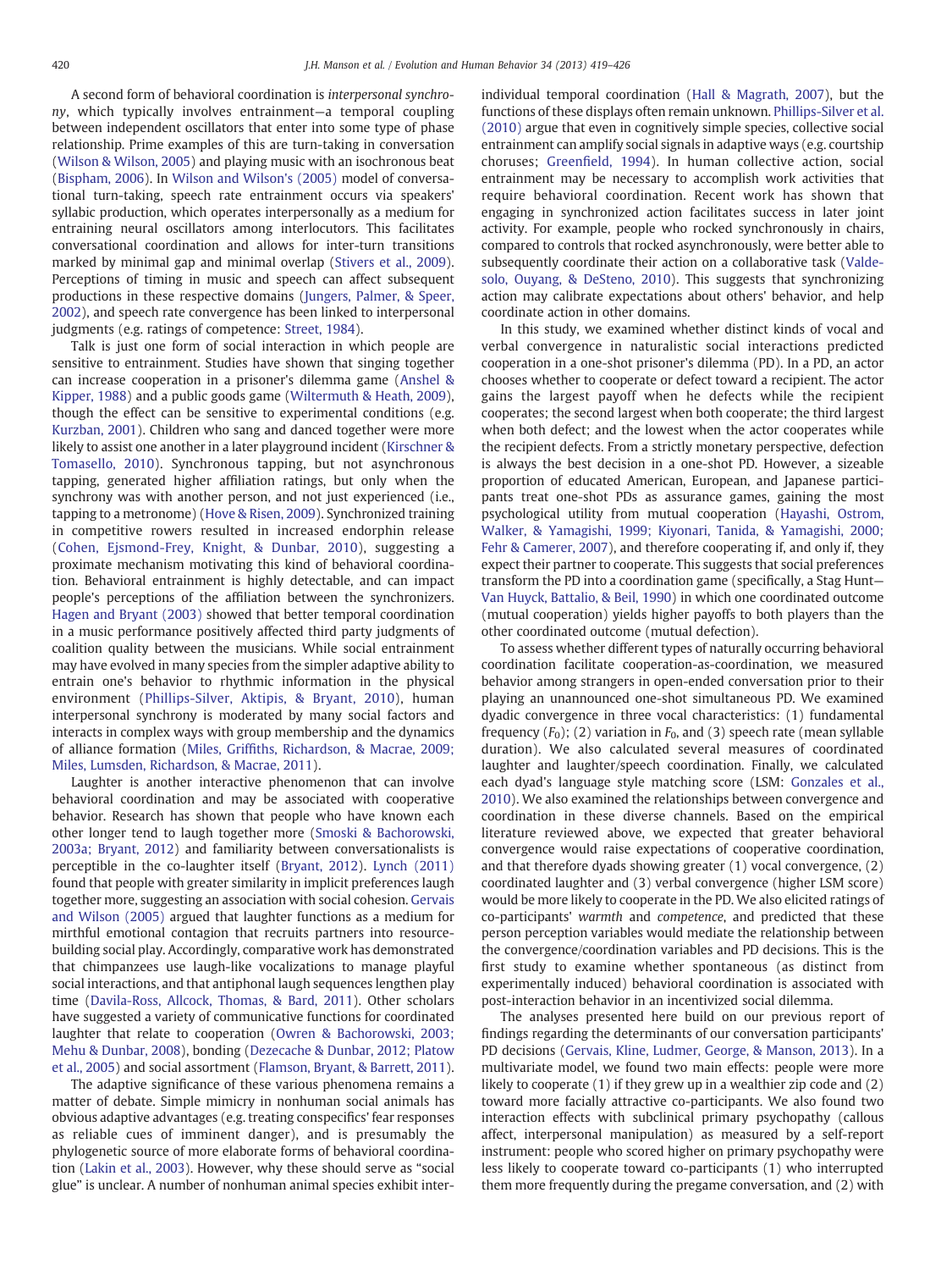whom they discovered no "common ground" (i.e. reliable cues to future interaction). This model explained 15.6% of the variance in probability of cooperating. Our goal in the present research is to assess which, if any, measures of verbal or vocal convergence improve the predictive power of this model.

# 2. Methods

More detailed descriptions of (1) the participant pools, (2) the conversation and post-conversation game play and questionnaire procedures, (3) the attractiveness rating procedure, and (4) the conversation transcription procedures can be found in [Gervais et al. \(2013\).](#page-6-0)

#### 2.1. Participants

Conversation participants ( $n = 105$ ) were undergraduates at UCLA. All participants were given a \$10 show-up fee; 90% of them were also fulfilling a course requirement. Participants were all native speakers of English, their median age was 19 years, and their ethnic composition corresponded closely to that of the multi-ethnic campus population. Conversation groups were same-sex triads (20 female, 15 male).

#### 2.2. Procedures

Conversation participants were grouped equidistantly around a small circular table. After determining that the conversation participants were strangers to each other, an experimenter recited a prepared script asking the participants to converse for 10 min on any topic(s) they wished. Participants were informed that their conversation would be videotaped, but were given no details about the postconversation procedure. Conversations were recorded using a Canon Vixia HV30 camcorder (Audio: MP2 compression, 384 kbps) connected to an Audio-Technica U841a omnidirectional condenser boundary microphone (30 Hz–20 kHz frequency response).

Following the conversation, participants sat at visually isolated laptops running z-Tree version 2.1 ([Fischbacher, 2007](#page-6-0)). First, participants played a one-shot PD toward each of their two coparticipants. Choices were labeled "Keep" \$3 provided by the experimenter  $(=$  defect) or "Transfer" the \$3 to the co-participant, whereupon it would be doubled to  $$6$  (=cooperate). To ensure the confidentiality of participants' PD choices, they were instructed, truthfully, that one of the three of them would not receive their earned payoff, but instead a randomly generated but realistic set payoff. Participants then rated each of their co-participants on "warmth" and "competence" using separate sliders, completed a well-validated self-report psychopathy instrument (the LSRP: [Levenson, Kiehl, & Fitzpatrick, 1995\)](#page-6-0), and answered a set of basic demographic questions (age, ethnicity, childhood zip code).

### 2.3. Data analysis

#### 2.3.1. Perceived warmth and competence

Participants' ratings of their co-participants' warmth and compe*tence* were moderately to strongly congruent (Cronbach's  $\alpha = 0.69$ ). Therefore, we averaged the standardized warmth and competence ratings of each participant toward each co-participant. We refer to this measure as positive person perception (PPP). For all significant results incorporating PPP, separate analyses using warmth and competence produced qualitatively very similar results.

#### 2.3.2. Language style matching (LSM)

Because of the large time and training investment required for transcriptions and data analyses reported elsewhere [\(Gervais et al.,](#page-6-0) [2013\)](#page-6-0), a portion of each 10-minute conversation was pre-selected for

transcription and further analysis. This portion included the first 60 seconds of the conversation and two other sections of  $\geq 60$  seconds duration from minutes 2–5 and 6–10 of the conversation. Start times of the second and third transcription periods were moved back toward the beginning of the video, if necessary, so that all transcription periods began with the start of a new conversational topic. Total time transcribed per group ranged from 3.02 to 5.57 min  $(M \pm SD = 4.08 \pm 0.68$  min). For the LSM analyses, we constrained the transcriptions to yield only English words spelled as indicated in the Linguistic Inquiry and Word Count (LIWC) 2007 program dictionary ([Pennebaker et al., 2007\)](#page-6-0). The LIWC algorithm calculates, for a sample of speech or text, the proportion of words in a text that fall into each of 67 categories, not all of which are mutually exclusive. For theoretical reasons reviewed above, Pennebaker and colleagues [\(Pennebaker, Mehl, & Niederhoffer, 2003; Gonzales et al., 2010;](#page-6-0) [Ireland & Pennebaker, 2010; Ireland et al., 2011](#page-6-0)) have placed particular emphasis on interpersonal similarity in the usage frequency of nine types of function words: auxiliary verbs (e.g. am, will, have), articles, common adverbs (e.g. hardly, often), personal pronouns, indefinite pronouns, prepositions, negations, conjunctions and quantifiers.

We ran the LIWC algorithm on each participant's speech output during the transcribed portions of the conversation. To determine overall language style convergence within dyads, we first calculated the correlations between co-participants' usage (i.e. the percentage of each individual's total words uttered) for each of the nine function word categories.

Following [Gonzales et al. \(2010\),](#page-6-0) we next calculated each coparticipant dyad's LSM score based on inter-individual similarities in the proportions of the nine types of function words. The LSM score of a dyad, Person 1 and Person 2, with regard to a particular function word type, e.g. quantifiers, is calculated as:

quan LSM  $= 1-(|quant -quant}]/(quant + quant2))$ 

where quan1 is the percentage of Person 1's words that are quantifiers, and quan2 is the percentage of Person 2's words that are quantifiers. An LSM score can range from 0.00 to 1.00. Each dyad's total LSM is calculated as the mean of its LSM scores across the nine categories of function words.

To determine whether dyads with higher LSM scores were more likely to cooperate in the PD, we ran a logistic regression with PD decision (cooperate or defect) as the dependent variable. To account for the non-independence of each individual's two PD decisions, we calculated robust standard errors of the regression coefficients, clustering by individual, before calculating confidence intervals and p-values.

#### 2.3.3. Vocal characteristics

For the vocal analyses, we also divided the 10-min conversations into three sections (not the same sections used for LSM analyses). Section 1 was 0:00–3:20, Section 2 was 3:21–6:40, and Section 3 was 6:41–10:00. Audio files were exported from the video recordings using Apple iMovie software and saved as 44.1-kHz, 16-bit wav files. Using Adobe Audition 3, we then extracted the first continuous 5 second portion of continuous speech for each speaker and for each section (i.e., three clips per participant) that did not contain overlapping speech, other than cases of one-word backchannels (e.g., uhhuh) or other vocal noises. Of the 315 clips (105 participants  $\times$  3 time periods), 10 contained no speech excerpts that met these criteria; these were deleted case-wise in subsequent statistical analyses.

The extracted clips were analyzed acoustically using Praat, version 5.3.01 ([Boersma & Weenink, 2011\)](#page-6-0). We measured mean fundamental frequency  $(F_0)$  (the acoustic correlate of perceived pitch), fundamental frequency standard deviation  $(F_0, SD)$  (acoustic correlate of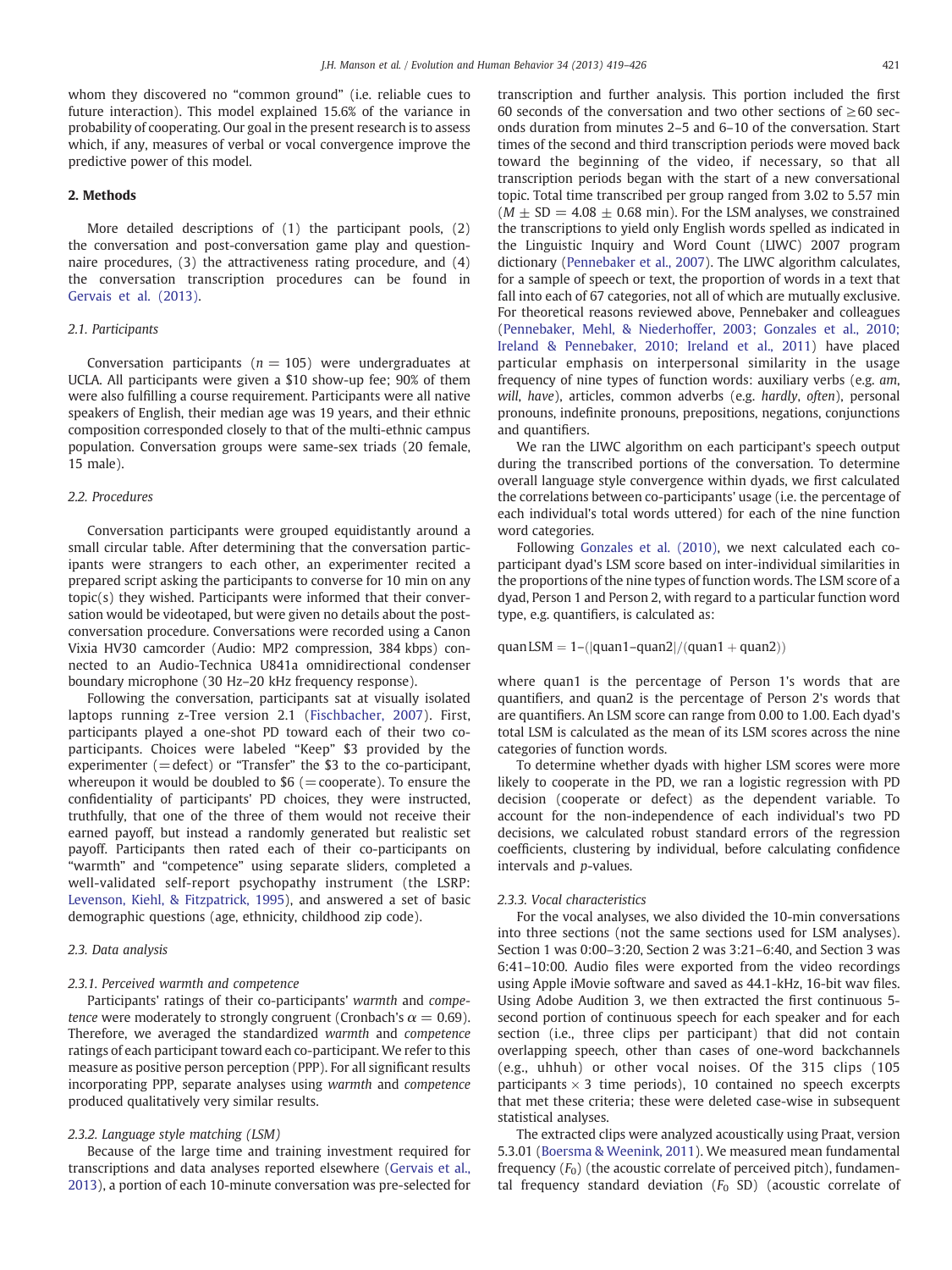<span id="page-3-0"></span>perceived pitch variability) and mean syllable duration (MSD) (speech rate) for each clip.  $F_0$  was measured using the autocorrelation method in Praat with default pitch settings suggested by Praat for men (100–500 Hz) and women (120–600 Hz). Octave jump errors and other analytical errors, such as  $F_0$  estimates during voiceless segments, were fixed through pitch setting adjustment (never exceeding  $\pm 20$  Hz adjustment in the lower limit, and  $\pm 60$  Hz in the higher limit), or removed manually. In cases where small overlapping vocalizations occurred in the extracted clips, the overlapped portions were removed prior to analysis. On average,  $>90\%$  of the original clips were analyzed, with most requiring no editing. MSD was calculated by dividing the total time of speech energy determined through visual analysis of the spectrogram in the clip by the number of spoken syllables (i.e., not written word syllables; spectrogram: FFT method, Gaussian window shape, dynamic range, 50 dB).

To determine whether co-participants generally converged with respect to  $F_0$ ,  $F_0$  SD, and MSD, we treated each dyad as a data point. For each of these variables in each conversation section, we regressed the value of one member of the dyad on the value of the other member of the dyad. Significantly positive slopes indicate greater than chance similarity within dyads. To determine whether co-participants became more similar in these variables over time, we used Wald tests to compare slopes across conversation sections.

To test whether convergence in vocal characteristics affected PD play, we first calculated, for every co-participant dyad in each of the three conversation sections, the absolute value of the difference between their values for each variable. For each dyad, we then estimated the slope  $(\beta)$  of the linear regression line formed by the three points (section 1, section 2 and section 3). Negative slopes indicate decreasing differences (i.e. increasing similarity) over time between the two co-participants with regard to that variable. We then ran logistic regressions in which each dyad was a data point, PD decision (cooperate or defect) was the dependent variable and the relevant  $\beta$  value (standardized) was the independent variable. Significantly negative relationships indicate that vocal convergence increases the probability of cooperation.

#### 2.3.4. Laughter analyses

We coded laughter throughout the 10-min duration of every conversation. Two coders counted laugh instances in all conversations using video playback. A bout of laughter was defined as a series of nonverbal, vocalized calls often with successive expiratory elements, though sometimes containing only a single call. We included voiced (i.e., tonal) and unvoiced bouts. Laughter is typically produced with an initial burst amplitude and frequency that decays over time [\(Titze et](#page-7-0) [al., 2008](#page-7-0)). Laugh calls judged as a single bout had to originate from the same initial burst. Bouts that were back-to-back without a noticeable pause, as evidenced by perceptible re-initialized energy, were counted as one laugh. Laugh counts across speaker conditions were highly correlated between the two coders (Cronbach's alpha  $= 0.96$ ) so data from one coder were used in our analyses. We calculated the values of an individual-level variable (raw number of laughs produced) and four dyad-level variables: (1) raw number of simultaneous laughs (co-laughter count), (2) simultaneous laughs divided by the sum of the two dyad members' total laughs (colaughter proportion); (3) laughs by the first dyad member while the second dyad member was speaking (laughs during other's speech) and (4) summed laughs while the other dyad member was speaking, divided by the sum of the two dyad members' total laughs (bidirectional laughter during other's speech).

We used Akaike's Information Criterion (AIC: [Akaike, 1974\)](#page-6-0) to assess the effects of adding independent variables to models that successfully predicted our dependent variables. AIC takes into account the tradeoff between a predictive model's accuracy (which should be maximized) and its complexity, or number of independent variables (which should be minimized). In a comparison between two models, the one with the lower AIC value is better, as it more closely approximates the causal processes that generated the data.

#### 3. Results

#### 3.1. Language style matching

Co-participants generally matched their language styles with respect to function words. Table 1 shows correlation coefficients (Pearson  $r$ ) of co-participants' usage percentages of the nine function word categories. For only two of these categories (conjunctions and quantifiers), co-participant pairs failed to attain highly significant similarity. Because we found, consistent with other research (e.g. [Newman, Groom, Handelman, & Pennebaker, 2008\)](#page-6-0), some sex differences in function word use (e.g. compared to men, women used more auxiliary verbs [13.6% vs. 11.9%, Cohen's  $d = 0.58$ ,  $p =$ 0.004]), we also ran the correlation analyses separately for the two sexes. Among women, co-participant pairs failed to attain significant similarity only for prepositions, conjunctions and quantifiers; among men, co-participant pairs failed to attain significant similarity only for articles, conjunctions and quantifiers. All other within-sex coparticipant correlations were significant at  $p < 0.01$ . Among the 105 dyads, the mean LSM score was  $0.82$  (SD = 0.08).

Co-participant dyads that were sampled for longer periods of time had higher LSM scores ( $β = 0.025 ± 0.011$ ,  $n = 105$ ,  $p = 0.032$ ), as would be expected if longer sampling periods reduce error variance, i.e. the impact on LSM of random intra-individual variation in function word use. We therefore calculated the residuals of this regression (i.e. LSM score relative to amount of time sampled) and used these values as an independent variable to confirm results obtained using raw LSM scores as the independent variable.

LSM scores were not significantly associated with prisoner's dilemma decisions. Bivariate logistic regressions revealed nonsignificant trends toward more likely defection given higher LSM scores, which is opposite to that predicted (using raw LSM scores: logistic regression with standard errors based on clustering by decision-maker's identity, odds ratio  $\pm$  SE = 0.062  $\pm$  0.132, n = 206,  $p > 0.1$ ; using residuals on time sampled: o.r.  $\pm$  SE = 0.159  $\pm$ 0.333,  $n = 206$ ,  $p > 0.3$ ). When we added either raw LSM scores or residual scores to the multivariate predictive model described in [Gervais et al. \(2013\)](#page-6-0), (1) neither variable had an independent significant relationship with PD decisions, (2) the resulting models did not increase the proportion of variance explained, and (3) they increased the AIC ([Akaike, 1974](#page-6-0)). Thus, even after taking into account all known effects of independent variables on PD decisions by our participants, LSM scores had no explanatory value with respect to predicting PD decisions.

#### Table 1

Correlations (Pearson r) between co-participants' percentages of nine function word types.

|                     | Total<br>$(n = 105 \text{ dyads})$ |         | Women<br>$(n = 60 \text{ dyads})$ |         | Men<br>$(n = 45 \text{ dyads})$ |         |
|---------------------|------------------------------------|---------|-----------------------------------|---------|---------------------------------|---------|
|                     | r                                  | p       | r                                 | р       | r                               | р       |
| Personal pronouns   | 0.55                               | < 0.001 | 0.59                              | < 0.001 | 0.51                            | < 0.001 |
| Indefinite pronouns | 0.60                               | < 0.001 | 0.58                              | < 0.001 | 0.61                            | < 0.001 |
| Articles            | 0.39                               | < 0.001 | 0.50                              | < 0.001 | 0.24                            | 0.05    |
| Auxiliary verbs     | 0.46                               | < 0.001 | 0.42                              | < 0.001 | 0.44                            | < 0.001 |
| Common adverbs      | 0.57                               | < 0.001 | 0.63                              | < 0.001 | 0.49                            | < 0.001 |
| Prepositions        | 0.29                               | < 0.01  | 0.12                              | 0.19    | 0.41                            | < 0.01  |
| Conjunctions        | $-0.01$                            | 0.45    | $-0.19$                           | 0.08    | 0.09                            | 0.29    |
| <b>Negations</b>    | 0.56                               | < 0.001 | 0.57                              | < 0.001 | 0.58                            | < 0.001 |
| Ouantifiers         | 0.06                               | 0.29    | 0.13                              | 0.16    | $-0.08$                         | 0.30    |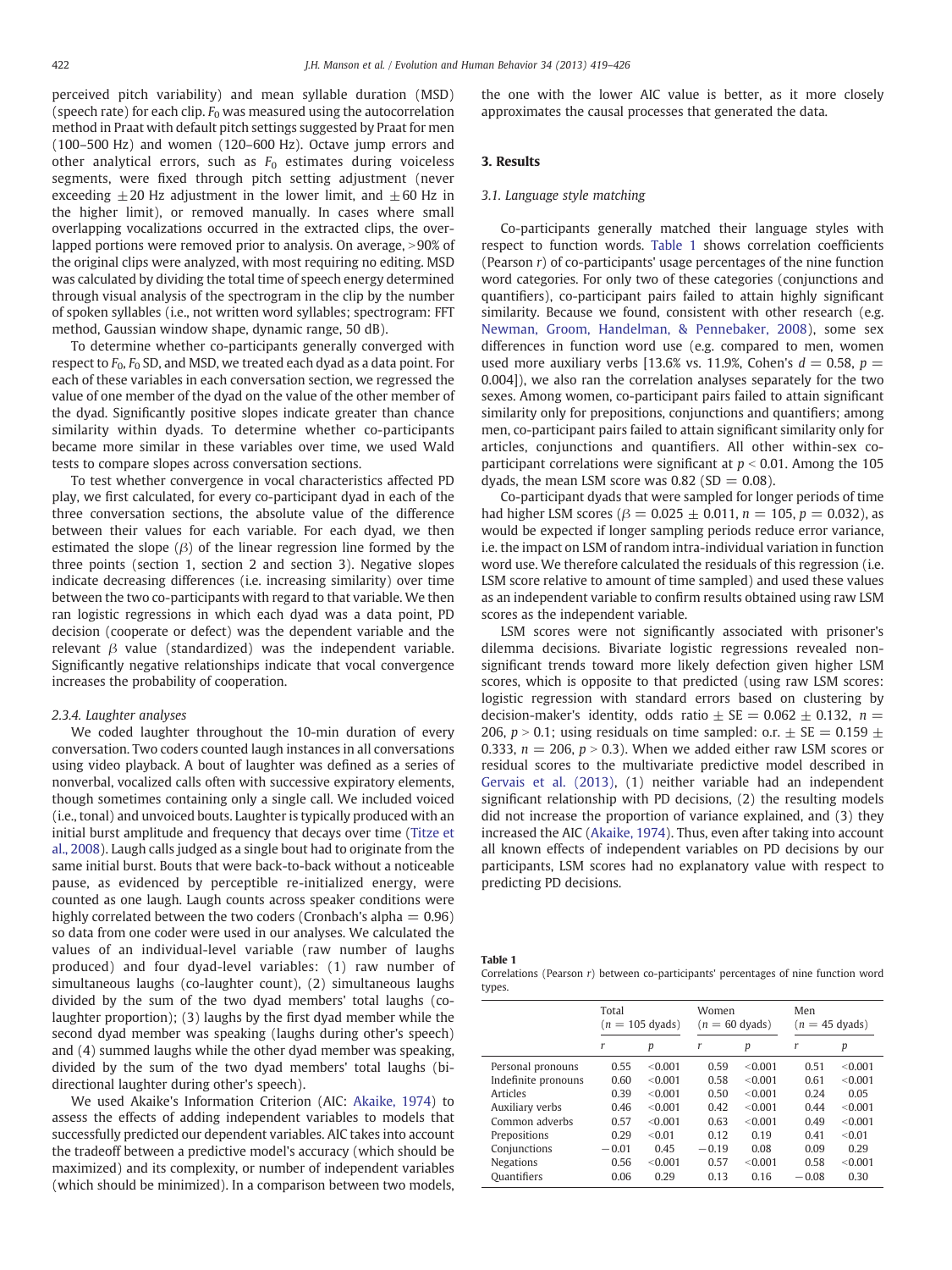### 3.2. Vocal characteristics

Table 2 shows the results ( $\beta$  coefficients with standard errors) of regressing, for each of the three acoustic variables ( $F_0$ ,  $F_0$  SD, and mean syllable duration) in each conversation section, each participant's value on one of his or her co-participants' value. That is, each data point is a dyad of co-participants. For male  $F_0$ , these coefficients were significantly negative, i.e. if one male of a dyad had a high  $F_0$ , his coparticipants tended to have low  $F_0$  values, at both the beginnings and the ends of conversations. For female  $F_0$ , and for  $F_0$  SD in both sexes, there was no relationship between co-participants' values. There were no significant changes between  $β$  values from section 1 to section 3.

However, mean syllable duration did show inter-individual convergence over the course of the conversations. In section 1, the regression coefficient was non-significantly negative, whereas in section 3, it was significantly positive and, therefore, significantly different from the  $\beta$  of section 1. Furthermore, in section 2, the  $\beta$  value was intermediate between sections 1 and 3 (0.043  $\pm$  0.092) and not significantly different from either.

For  $F_0$  and  $F_0$  SD, we found no relationship between inter-individual convergence (i.e. the slope over time of the absolute value of the difference between co-participants' values) and probability of cooperating in the prisoner's dilemma. Indeed, for  $F_0$ , there was a marginally significant trend for higher slopes (i.e. greater inter-individual differentiation over time) to be associated with cooperation (logistic regression with standard errors based on clustering by decision-maker's identity, o.r.  $\pm$  SE = 1.46  $\pm$  0.30, n = 178, p = 0.061). For  $F_0$  SD, there was no relationship between convergence and PD decision (o.r.  $\pm$  SE = 1.33  $\pm$  0.30, n = 172, p > 0.20). However, in dyads that converged more strongly in mean syllable duration, participants were more likely to cooperate in the PD (o.r.  $\pm$  SE = 0.57  $\pm$  0.14, n = 176,  $p = 0.02$ ). Of the three vocal variables, only MSD convergence improved the predictive power of the multivariate model described in [Gervais et al. \(2013\).](#page-6-0) When added to this model, MSD convergence had a significant ( $p = 0.04$ ) independent effect on the probability of cooperating, and adding MSD convergence to the model increased  $r^2$ from 0.156 to 0.196, and decreased AIC from 228.7 to 190.6, indicating a closer approximation of the causal processes that generated the data.

#### 3.3. Laughter

Across all 35 conversations, over 1000 laughs were counted in total  $(M \pm SD = 29.1 \pm 13.0)$ , and a substantial percentage of these were produced in coordination (i.e., co-laughter) with at least one other speaker ( $M \pm SD = 41.4\% \pm 16.8\%$ ). Women produced more laughs than men ( $n_{\text{female}} = 60$ ,  $n_{\text{male}} = 45$ ,  $M_{\text{female}} \pm SD = 17.2 \pm 7.7$ ,  $M_{\text{male}} = 12.3 \pm 8.8, d = 0.59, p = 0.003$ . Among dyads ( $n = 206$ PD decisions in all analyses), neither co-laughter count (o.r.  $\pm$  SE = 1.03  $\pm$  0.05, p > 0.50), co-laughter proportion (o.r.  $\pm$  SE = 1.41  $\pm$ 1.71,  $p > 0.50$ ), laughs during other's speech (o.r.  $\pm$  SE = 1.00  $\pm$ 0.06,  $p > 0.50$ ), nor bi-directional laughter during other's speech

(o.r.  $\pm$  SE = 1.56  $\pm$  1.86, p > 0.50) was associated with the probability of cooperating in the prisoner's dilemma. When added to the multivariate model predicting PD play described by [Gervais et al.](#page-6-0) [\(2013\)](#page-6-0), none of these independent variables had a significant independent effect on PD play, and all of them increased AIC. Although we made no predictions about sex differences in the relationships between behavioral convergence and PD play, a post hoc analysis showed that only among men ( $n = 90$  PD decisions), dyads with higher co-laughter counts (o.r.  $\pm$  SE = 1.14  $\pm$  0.07, p = 0.03) and co-laughter proportions (o.r.  $\pm$  SE = 26.77  $\pm$  42.53, p = 0.04) were significantly more likely to cooperate. Running the [Gervais et al.](#page-6-0) [\(2013\)](#page-6-0) multivariate model separately for men and women revealed that in men only, AIC was reduced by adding co-laugher count or colaughter proportion as an independent variable. Neither variable had a significant independent effect on PD play in men, but the effect of colaughter proportion approached significance at  $p = 0.08$ .

#### 3.4. Associations among independent variables

LSM score was not associated with any of the vocal or laughter variables, nor were  $F_0$  or  $F_0$  SD associated with any of the laughter variables. However, dyads that converged more with respect to MSD (i.e. had more strongly negative slopes) had higher co-laughter counts  $(r = -0.22, p = 0.04).$ 

#### 3.5. Positive person perception

Higher PPP ratings were marginally associated with an increased probability of cooperating in the PD (odds ratio  $\pm$  SE = 1.43  $\pm$  0.29,  $n = 204$ ,  $p = 0.07$ ).

LSM scores were significantly associated in the predicted (positive) direction with participants' positive person perception (PPP) ratings. This held whether the independent variable was raw LSM score (linear regression with robust standard errors clustered by participant:  $\beta = 1.93 \pm 0.76$ ,  $N = 208$ ,  $p = 0.013$ ) or residual of LSM on time sampled ( $\beta = 2.33 \pm 0.84$ ,  $N = 208$ ,  $p = 0.007$ ). However, LSM scores did not predict behavior in the PD (see above).

None of the vocal characteristics, including MSD, significantly predicted positive person perception scores ( $F_0$ :  $\beta = -0.55 \pm 0.60$ ,  $N = 180$ ,  $p > 0.30$ ;  $F_0$  SD:  $\beta = 0.22 \pm 0.53$ ,  $N = 174$ ,  $p > 0.50$ ; MSD:  $\beta = 0.44 \pm 4.53$ ,  $N = 178$ ,  $p > 0.50$ ).

Only one laughter variable, laughs during other's speech, was associated with positive person perception. PPP ratings were higher in dyads in which the two participants laughed more while the other person was speaking ( $β = 0.97 ± 0.43$ ,  $N = 208$ ,  $p = 0.027$ ). However, laughs during other's speech did not predict behavior in the PDG (see above). Neither co-laughter count ( $\beta = 0.019 \pm 0.014$ ,  $N = 208$ ,  $p = 0.20$ ) nor co-laughter proportion (β = 0.44  $\pm$  0.42,  $N = 208$ ,  $p > 0.20$ ) was associated with PPP ratings.

Table 2

Linear regression coefficients relating associations (slopes) within dyads of three vocal characteristics (fundamental frequency, standard deviation of fundamental frequency, and mean syllable duration) of participants to each co-participant.

|                        | $n$ (dyads) | $\beta$ section 1  | $\beta$ section 3            | Test of section 1-3<br>difference in $\beta$ |
|------------------------|-------------|--------------------|------------------------------|----------------------------------------------|
| $F_0$ (males)          | 39          | $-0.220 + 0.109^*$ | $-0.248 + 0.104^*$           | $\gamma^2 = 0.07$                            |
| $F_0$ (females)        | 54          | $-0.119 + 0.118$   | $-0.072 + 0.148$             | $v^2 = 0.07$                                 |
| $F_0$ SD (males)       | 39          | $0.134 + 0.170$    | $-0.001 + 0.166$             | $y^2 = 0.32$                                 |
| $F_0$ SD (females)     | 50          | $0.129 + 0.145$    | $0.067 + 0.132$              | $v^2 = 0.12$                                 |
| Mean syllable duration | 93          | $-0.074 + 0.063$   | $0.310 + 0.127$ <sup>*</sup> | $\chi^2 = 7.38$ <sup>**</sup>                |

Section 1 is the time period 0:00–3:20. Section 3 is the time period 6:41–10:00.

 $*$   $p < 0.05$ . \*\*  $p < 0.01$ .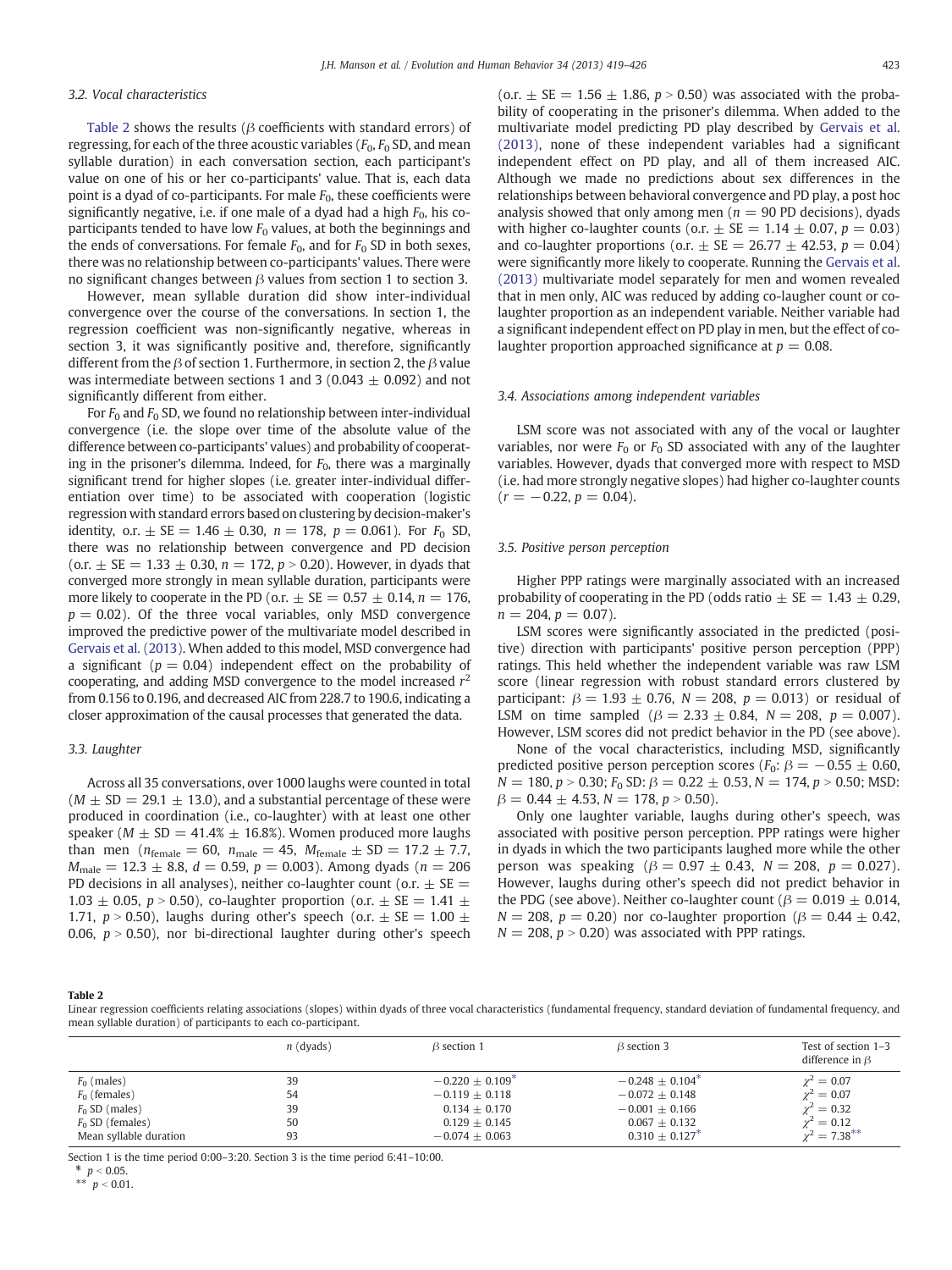#### 4. Discussion

We examined the relationships between vocal and verbal convergence in a spontaneous conversation and the participants' subsequent decisions in a prisoner's dilemma game. Existing empirical work in communication led us to predict that behavior matching in language use and vocal convergence in prosodic features of speech would be associated with cooperation in a PD game. One form of vocal convergence (speech rate) was positively related to the probability of PD cooperation. However, although we found strong evidence for language style matching in zero-acquaintance small groups (consistent with others' findings; [Niederhoffer & Pennebaker,](#page-6-0) [2002; Newman et al., 2008\)](#page-6-0), LSM was unrelated to post-conversation PD decisions. The LSM results are surprising in view of other work ([Gonzales et al., 2010; Ireland & Pennebaker, 2010; Ireland et al.,](#page-6-0) [2011\)](#page-6-0) suggesting that cooperation in several contexts (e.g. group task performance, romantic relationships, even long-term scholarly collaborations) can be predicted using the same language style matching (LSM) metric ([Gonzales et al., 2010\)](#page-6-0) that we applied to our data.

One important difference between earlier LSM research and the current study was that we did not cue the importance of substantive cooperation among our participants until after the conversation. We told them only that we were studying "small talk among strangers," and that they would be answering some questions at the end of the conversation. In contrast, the experimental situation of a task group ([Gonzales et al., 2010](#page-6-0)), and the real-life situations of a speed-date ([Ireland et al., 2011\)](#page-6-0) or a hostage negotiation [\(Taylor & Thomas,](#page-7-0) [2008\)](#page-7-0), presumably foreground the detection of cooperative potential in one's interlocutor(s) before the face-to-face interaction. One possibility is that, with respect specifically to function word use, close style matching (i.e. LSM scores  $>0.75$ ) is the typical outcome of collaborative conversation, and pairwise style divergence follows from declines in affiliation or trust in potentially agonistic situations. In contrast, our study's experimental conversation context was friendly and collaborative, with very little (apparently) at stake. Therefore, style matching occurred ([Table 1](#page-3-0)), but LSM was unrelated to subsequent, and unanticipated, PD decisions. This is consistent with the relationship of LSM to PPP even in the absence of an effect of LSM on cooperation.

Co-participants did tend to cooperate more as a function of how much their speech rates converged. Behavioral convergence that involves entrainment (i.e., temporally based) might be distinct from other forms of convergence (e.g., behavior matching) because it provides immediate mutual benefits. For example, becoming entrained can introduce synergy that could potentially reduce mutual metabolic costs of interacting [\(Marsh, Richardson, Baron, & Schmidt,](#page-6-0) [2006\)](#page-6-0). This would make entrainment a form of coordination, in which profitable cheating is impossible, but players' uncertainty about each other's choices may still yield suboptimal outcomes ([Van Huyck et al.,](#page-7-0) [1990\)](#page-7-0). Successful behavioral entrainment may reduce uncertainty in future coordination by indexing how well co-participants can coordinate their action. For example, speech rate entrainment may be a reliable indicator that an interlocutor can coordinate his or her actions with one's own actions in a rapid and fine-tuned manner, mutually reducing the cognitive processing costs of interaction. Given that our participants may typically view a one-shot PD as a coordination game ([Hayashi et al., 1999; Kiyonari et al., 2000; Fehr](#page-6-0) [& Camerer, 2007](#page-6-0)), coordination in speech rate may increase perceived ability to coordinate on cooperation in a PD, raising rates of cooperation. This is consistent with the effect of speech rate convergence on cooperation even in the absence of an effect on positive person perception—the perceptions of coordination that lead to cooperation do not necessarily require positive interpersonal evaluations. [DeSteno et al. \(2012\)](#page-6-0) likewise found that disengagement gestures performed by a humanoid robot reduced participants' donations and expectations of donations in a social dilemma, yet did not affect participants' liking of the robot. Future research should use multi-dimensional person and relationship perception measures to tap the relevant attributions and evaluations that underlay perceived coordination capacity.

We found that language matching had no impact on cooperative decisions in the PD game, whereas speech rate entrainment did increase the probability of cooperation. It may be that behavior matching is more subject to vigilance against cheating than is synchrony because matching is more used in manipulation [\(Dawkins](#page-6-0) [& Krebs, 1981](#page-6-0)). Coordination is mutually beneficial and offers no incentive for defection, while mimicry and other unilateral forms of behavior matching are potentially intentional and manipulative ([Bourhis, Giles, & Lambert, 1975; Bailenson, Yee, Patel, & Beall,](#page-6-0) [2008\)](#page-6-0). [Pardo, Cajori Jay, and Krauss \(2010\)](#page-6-0) found that when conversationalists were instructed to imitate one another covertly, they often converged phonetically (a form of behavior matching), but simultaneously diverged in articulation rates (a form of entrainment). This suggests greater success at manipulative matching than entrainment. [Bailenson et al. \(2008\)](#page-6-0) found that mimicry had negative impacts on trustworthiness and warmth judgments when it was explicitly noticed—suggesting a sensitivity to manipulation whereas even instructed, consciously mediated synchrony (e.g., intentionally walking in time, clapping together, or swinging a cup while singing) can enhance cooperation despite explicit awareness of the behavioral convergence [\(Wiltermuth & Heath, 2009; Valdesolo et](#page-7-0) [al., 2010; Valdesolo & DeSteno, 2011](#page-7-0)). Our results fit this pattern, even though language style matching may be less likely than gestural or postural mimicry to be consciously detected, and conscious attempts to match others' language styles are generally unsuccessful ([Ireland & Pennebaker, 2010](#page-6-0)).

We did not find a relationship between coordinated dyadic laughter and game play across all participants, either in the absolute amount of laughing in response to another person, or in the proportion of all laughter in a triad shared by a dyad within it. We did, however, discover an unexpected sex difference. The more a male dyad laughed together, the more likely they were to cooperate in the PD game. Women laughed significantly more than men, a finding consistent with other studies of laughter in small groups of strangers ([Smoski & Bachorowski, 2003a; Bryant, 2012](#page-7-0)), but women's laughter was not related to game play. This suggests the intriguing possibility that male co-laughter in zero-acquaintance contexts has relatively higher cue validity for cooperative intentions and/or the ability to coordinate in the future. [Kurzban \(2001\)](#page-6-0) found that low-level social signals such as mutual eye gaze, gentle touching, as well as instant virtual messages, increased cooperation relative to a control condition between men but not between women in a public goods game. The tendency of men, but not women, to cooperate more in response to simple social cues might reflect a difference in the forms and functions of intra-sexual coalitions (e.g., [Hess & Hagen, 2006; Vigil, 2007; Rucas,](#page-6-0) [Gurven, Kaplan, & Winking, 2010](#page-6-0)).

Laughter between established friends, however, does not quite follow the apparent pattern for strangers. Research on laughter in developing friendships revealed that antiphonal laughter (i.e., sequential call and response laughter) occurred earlier in women's friendships than in men's, and was established at least 3 weeks into the relationship, as opposed to males who took up to 6 weeks to increase antiphonal laugh frequency ([Smoski & Bachorowski,](#page-7-0) [2003b](#page-7-0)). Laughter between conversationalists not only increases in frequency as people become friends, but also in form. [Bryant \(2012\)](#page-6-0) found several acoustic differences in laughter between friends and strangers, and that third parties could detect friendship from very brief  $(< 2$  seconds) instances of co-laughter. Laughter signals clearly play an important role in social interaction, and the functions of interlocutors laughing together vary depending on relationship context, social strategies, and group composition ([Bryant & Aktipis,](#page-6-0) [2013](#page-6-0) in review).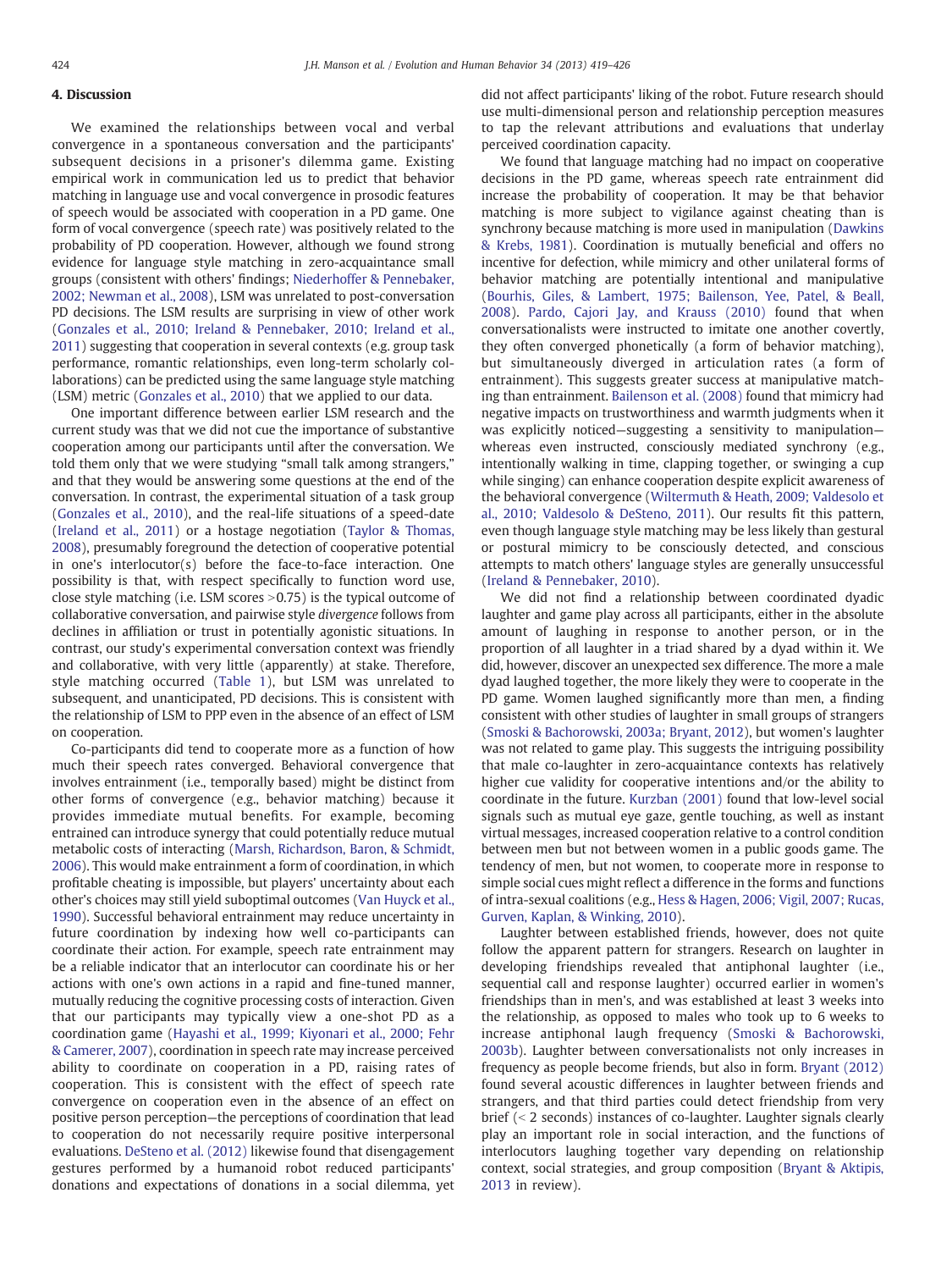<span id="page-6-0"></span>The current research illustrates how studies of conversational behavior can inform work on the evolution of cooperation. A limitation of our study is that we traded off experimental control for ecological validity—we therefore cannot document a causal relationship, but we found that some forms of conversational coordination were associated with cooperative behavior in a naturalistic interaction. Future research should vary the protocol described here by cueing the importance of both cooperation and competition before the conversation, without revealing the post-conversation social dilemma. In addition, researchers should explore the perception of affiliation between those engaged in conversation and investigate the possibility that some of these coordinated behaviors are designed to transmit coalition information. Finally, these results are based on the behavior and social interactions of American undergraduates, a subpopulation where many are living away from family and established social networks, and therefore possibly more interested in establishing new friendships with strangers. Further research should explore the cross-cultural validity of these findings, especially in relatively closed societies where social ties are longer in duration, and social mobility is lower. The dynamics of conversation can reveal a great deal about how people interact on many levels, and much work remains.

#### Acknowledgments

We thank Hasti Ahangi, Solange Bohling, Erin Campbell, Natalie Chiengkul, Joe Creason, Kimberly Gon, Erika Hoyle, Brandon Jackson, Kotrina Kajokaite, Alexander Kandel, Mara Ludmer, Sabrina Morsello, Kayla Noonen, Sunaina Rao, Sepehr Shakib, Julia Stone, Beniah Suddath, and Andrew West for research assistance. Funding was provided by the International Society for Human Ethology and the UCLA Academic Senate. Xiao Chen provided statistical advice. James Pennebaker and Athena Aktipis commented on the manuscript.

#### References

- Akaike, H. (1974). [A new look at the statistical model identi](http://refhub.elsevier.com/S1090-5138(13)00074-3/rf0005)fication. IEEE Transactions on [Automatic Control](http://refhub.elsevier.com/S1090-5138(13)00074-3/rf0005), 19, 716–723.
- Anshel, A., & Kipper, D. A. (1988). The infl[uence of group singing on trust and](http://refhub.elsevier.com/S1090-5138(13)00074-3/rf0010) cooperation. [Journal of Music Therapy](http://refhub.elsevier.com/S1090-5138(13)00074-3/rf0010), 25, 145–155.
- Bailenson, J. N., Yee, N., Patel, K., & Beall, A. C. (2008). [Detecting digital chameleons.](http://refhub.elsevier.com/S1090-5138(13)00074-3/rf0015) [Computers in Human Behavior](http://refhub.elsevier.com/S1090-5138(13)00074-3/rf0015), 24, 66–87.
- Bernieri, F. J., & Rosenthal, R. (1991). [Interpersonal coordination: Behavior matching](http://refhub.elsevier.com/S1090-5138(13)00074-3/rf0020) [and interactional synchrony. In R. S. Feldman, & B. Rime \(Eds.\),](http://refhub.elsevier.com/S1090-5138(13)00074-3/rf0020) Fundamentals of nonverbal behavior (pp. 401–[432\). Cambridge, England: Cambridge University](http://refhub.elsevier.com/S1090-5138(13)00074-3/rf0020) [Press.](http://refhub.elsevier.com/S1090-5138(13)00074-3/rf0020)
- Bispham, J. (2006). [Rhythm in music: What is it? Who has it? And why?](http://refhub.elsevier.com/S1090-5138(13)00074-3/rf0025) Music [Perception](http://refhub.elsevier.com/S1090-5138(13)00074-3/rf0025), 24, 125–134.
- Boersma, P., & Weenink, D. (2011). Praat: Doing phonetics by computer. [Computer program]. Version 5.3.01. [http://www.praat.org/.](http://www.praat.org/)
- Bourhis, R. Y., Giles, H., & Lambert, W. E. (1975). [Social consequences of accommodating](http://refhub.elsevier.com/S1090-5138(13)00074-3/rf0035) [one's style of speech: A cross-national investigation.](http://refhub.elsevier.com/S1090-5138(13)00074-3/rf0035) International Journal of the [Sociology of Language](http://refhub.elsevier.com/S1090-5138(13)00074-3/rf0035), 6, 5–71.
- Bryant, G. A. (2012). [Shared laughter in conversation as coalition signaling. Paper](http://refhub.elsevier.com/S1090-5138(13)00074-3/rf0040) [presented at the XXI Biennal International Conference on Human Ethology.](http://refhub.elsevier.com/S1090-5138(13)00074-3/rf0040) Vienna: [Austria.](http://refhub.elsevier.com/S1090-5138(13)00074-3/rf0040)
- Bryant, G. A., & Aktipis, A. (2013). The animal nature of spontaneous human laughter. Manuscript under review.
- Chartrand, T. L., & Bargh, J. A. (1999). [The chameleon effect: The perception](http://refhub.elsevier.com/S1090-5138(13)00074-3/rf0045)–behavior link and social interaction. [Journal of Personality and Social Psychology](http://refhub.elsevier.com/S1090-5138(13)00074-3/rf0045), 76, 893–910.
- Cohen, E. E. A., Ejsmond-Frey, R., Knight, N., & Dunbar, R. I. M. (2010). [Rowers' high:](http://refhub.elsevier.com/S1090-5138(13)00074-3/rf0050) [Behavioural synchrony is correlated with elevated pain thresholds.](http://refhub.elsevier.com/S1090-5138(13)00074-3/rf0050) Biology Letters, 6[, 106](http://refhub.elsevier.com/S1090-5138(13)00074-3/rf0050)–108.
- Davila-Ross, M., Allcock, B., Thomas, C., & Bard, K. A. (2011). [Aping expressions?](http://refhub.elsevier.com/S1090-5138(13)00074-3/rf0055) [Chimpanzees produce distinct laugh types when responding to laughter of others.](http://refhub.elsevier.com/S1090-5138(13)00074-3/rf0055) Emotion, 11[\(5\), 1013](http://refhub.elsevier.com/S1090-5138(13)00074-3/rf0055)–1020.
- Dawkins, R., & Krebs, J. R. (1981). [Animal signals: Information or manipulation? In J. R.](http://refhub.elsevier.com/S1090-5138(13)00074-3/rf0060) Krebs, & N. B. Davies (Eds.), [An introduction to behavioural ecology](http://refhub.elsevier.com/S1090-5138(13)00074-3/rf0060). Oxford: [Blackwell.](http://refhub.elsevier.com/S1090-5138(13)00074-3/rf0060)
- DeSteno, D., Breazeal, C., Frank, R. H., Pizarro, D., Baumann, J., Dickens, L., & Lee, J. J. (2012). [Detecting the trustworthiness of novel partners in economic exchange.](http://refhub.elsevier.com/S1090-5138(13)00074-3/rf0065) [Psychological Science](http://refhub.elsevier.com/S1090-5138(13)00074-3/rf0065), 23, 1549–1556.
- Dezecache, G., & Dunbar, R. I. M. (2012). [Sharing the joke: the size of natural laughter](http://refhub.elsevier.com/S1090-5138(13)00074-3/rf0320) groups. [Evolution and Human Behavior](http://refhub.elsevier.com/S1090-5138(13)00074-3/rf0320), 33, 775–779.
- Fehr, E., & Camerer, C. F. (2007). [Social neuroeconomics: The neural circuitry of social](http://refhub.elsevier.com/S1090-5138(13)00074-3/rf0070) preferences. [Trends in Cognitive Sciences](http://refhub.elsevier.com/S1090-5138(13)00074-3/rf0070), 11, 419–427.
- Fischbacher, U. (2007). [z-Tree: Zurich toolbox for ready-made economic experiments.](http://refhub.elsevier.com/S1090-5138(13)00074-3/rf0075) [Experimental Economics](http://refhub.elsevier.com/S1090-5138(13)00074-3/rf0075), 10, 171–178.
- Flamson, T. J., Bryant, G. A., & Barrett, H. C. (2011). [Prosody in spontaneous humor:](http://refhub.elsevier.com/S1090-5138(13)00074-3/rf0080) Evidence for encryption. [Pragmatics and Cognition](http://refhub.elsevier.com/S1090-5138(13)00074-3/rf0080), 19(2), 248–267.
- Gervais, M. M., Kline, M., Ludmer, M., George, R., & Manson, J. H. (2013). [The strategy of](http://refhub.elsevier.com/S1090-5138(13)00074-3/rf0085) [psychopathy: Primary psychopathic traits predict defection on low-value relation](http://refhub.elsevier.com/S1090-5138(13)00074-3/rf0085)ships. [Proceedings of the Royal Society of London B](http://refhub.elsevier.com/S1090-5138(13)00074-3/rf0085), 280, 20122773.
- Gervais, M., & Wilson, D. S. (2005). [The evolution and functions of laughter and humor:](http://refhub.elsevier.com/S1090-5138(13)00074-3/rf0315) a synthetic approach. [The Quarterly Review of Biology](http://refhub.elsevier.com/S1090-5138(13)00074-3/rf0315), 80, 395–430.
- Gonzales, A. L., Hancock, J. T., & Pennebaker, J. W. (2010). [Language style matching as a](http://refhub.elsevier.com/S1090-5138(13)00074-3/rf0090) [predictor of social dynamics in small groups.](http://refhub.elsevier.com/S1090-5138(13)00074-3/rf0090) Communication Research, 31, 3–19.
- Greenfield, M. D. (1994). [Synchronous and alternating choruses in insects and anurans:](http://refhub.elsevier.com/S1090-5138(13)00074-3/rf0095) [Common mechanisms and diverse functions.](http://refhub.elsevier.com/S1090-5138(13)00074-3/rf0095) American Zoologist, 34, 605–615. Hagen, E. H., & Bryant, G. A. (2003). [Music and dance as a coalition signaling system.](http://refhub.elsevier.com/S1090-5138(13)00074-3/rf0100)
- [Human Nature](http://refhub.elsevier.com/S1090-5138(13)00074-3/rf0100), 14, 21–51. Hall, M. L., & Magrath, R. D. (2007). [Temporal coordination signals coalition quality.](http://refhub.elsevier.com/S1090-5138(13)00074-3/rf0105)
- [Current Biology](http://refhub.elsevier.com/S1090-5138(13)00074-3/rf0105), 17, R406–R407. Hayashi, N., Ostrom, E., Walker, J., & Yamagishi, T. (1999). [Reciprocity, trust, and the](http://refhub.elsevier.com/S1090-5138(13)00074-3/rf0110)
- [sense of control: A cross-societal study.](http://refhub.elsevier.com/S1090-5138(13)00074-3/rf0110) Rationality and Society, 11, 27–46. Hess, N. H., & Hagen, E. H. (2006). [Sex differences in indirect aggression: Psychological](http://refhub.elsevier.com/S1090-5138(13)00074-3/rf0115)
- evidence from young adults. [Evolution and Human Behavior](http://refhub.elsevier.com/S1090-5138(13)00074-3/rf0115), 27, 231–245. Hove, M. J., & Risen, J. L. (2009). [It's all in the timing: Interpersonal synchrony increases](http://refhub.elsevier.com/S1090-5138(13)00074-3/rf0120)
- affiliation. [Social Cognition](http://refhub.elsevier.com/S1090-5138(13)00074-3/rf0120), 27, 949–960.
- Ireland, M. E., & Pennebaker, J. W. (2010). [Language style matching in writing:](http://refhub.elsevier.com/S1090-5138(13)00074-3/rf0125) [Synchrony in essays, correspondence, and poetry.](http://refhub.elsevier.com/S1090-5138(13)00074-3/rf0125) Journal of Personality and Social [Psychology](http://refhub.elsevier.com/S1090-5138(13)00074-3/rf0125), 99, 549–571.
- Ireland, M. E., Slatcher, R. B., Eastwick, P. W., Scissors, L. E., Finkel, E. J., & Pennebaker, J.W. (2011). [Language style matching predicts relationship initiation and stability.](http://refhub.elsevier.com/S1090-5138(13)00074-3/rf0130) [Psychological Science](http://refhub.elsevier.com/S1090-5138(13)00074-3/rf0130), 22, 39–44.
- Jungers, M. K., Palmer, C., & Speer, S. R. (2002). [Time after time: The coordinating](http://refhub.elsevier.com/S1090-5138(13)00074-3/rf0135) infl[uence of tempo in music and speech.](http://refhub.elsevier.com/S1090-5138(13)00074-3/rf0135) Cognitive Processing, 1–2, 21–35.
- Kirschner, S., & Tomasello, M. (2010). [Joint music making promotes prosocial behavior](http://refhub.elsevier.com/S1090-5138(13)00074-3/rf0140) in 4-year-old children. [Evolution and Human Behavior](http://refhub.elsevier.com/S1090-5138(13)00074-3/rf0140), 31, 354–364.
- Kiyonari, T., Tanida, S., & Yamagishi, T. (2000). [Social exchange and reciprocity:](http://refhub.elsevier.com/S1090-5138(13)00074-3/rf0145) Confusion or a heuristic? [Evolution and Human Behavior](http://refhub.elsevier.com/S1090-5138(13)00074-3/rf0145), 21, 411–427.
- Kurzban, R. (2001). [The social psychophysics of cooperation: Nonverbal communica](http://refhub.elsevier.com/S1090-5138(13)00074-3/rf0150)tion in a public goods game. [Journal of Nonverbal Behavior](http://refhub.elsevier.com/S1090-5138(13)00074-3/rf0150), 25, 241–259.
- Lakin, J. L., Jefferis, V. E., Cheng, C. M., & Chartrand, T. L. (2003). [The chameleon effect as](http://refhub.elsevier.com/S1090-5138(13)00074-3/rf0155) [social glue: Evidence for the evolutionary signi](http://refhub.elsevier.com/S1090-5138(13)00074-3/rf0155)ficance of nonconscious mimicry. [Journal of Nonverbal Behavior](http://refhub.elsevier.com/S1090-5138(13)00074-3/rf0155), 27, 145–162.
- Levenson, M. R., Kiehl, K. A., & Fitzpatrick, C. M. (1995). [Assessing psychopathic](http://refhub.elsevier.com/S1090-5138(13)00074-3/rf0160) [attributes in a noninstitutionalized population.](http://refhub.elsevier.com/S1090-5138(13)00074-3/rf0160) Journal of Personality and Social [Psychology](http://refhub.elsevier.com/S1090-5138(13)00074-3/rf0160), 68, 151–158.
- Lynch, R. (2011). [It's funny because we think it's true: Laughter is augmented by](http://refhub.elsevier.com/S1090-5138(13)00074-3/rf0165) implicit preferences. [Evolution and Human Behavior](http://refhub.elsevier.com/S1090-5138(13)00074-3/rf0165), 31, 141–148.
- Marsh, K. L., Richardson, M. J., Baron, R. M., & Schmidt, R. C. (2006). [Contrasting](http://refhub.elsevier.com/S1090-5138(13)00074-3/rf0170) [approaches to perceiving and acting with others.](http://refhub.elsevier.com/S1090-5138(13)00074-3/rf0170) Ecological Psychology, 18, 1–38.
- Mehu, M., & Dunbar, R. I. M. (2008). [Naturalistic observations of smiling and laughter in](http://refhub.elsevier.com/S1090-5138(13)00074-3/rf0175) [human group interactions.](http://refhub.elsevier.com/S1090-5138(13)00074-3/rf0175) Behaviour, 145, 1747–1780.
- Meyer, A. S., & Bock, K. (1999). [Representations and processes in the production of](http://refhub.elsevier.com/S1090-5138(13)00074-3/rf0180) [pronouns: Some perspectives from Dutch.](http://refhub.elsevier.com/S1090-5138(13)00074-3/rf0180) Journal of Memory and Language, 41, 281–[301.](http://refhub.elsevier.com/S1090-5138(13)00074-3/rf0180)
- Miles, L. K., Griffiths, J. L., Richardson, M. J., & Macrae, C. N. (2009). [Too late to](http://refhub.elsevier.com/S1090-5138(13)00074-3/rf0185) coordinate: Contextual infl[uences on behavioral synchrony.](http://refhub.elsevier.com/S1090-5138(13)00074-3/rf0185) European Journal of [Social Psychology](http://refhub.elsevier.com/S1090-5138(13)00074-3/rf0185), 40, 52–60.
- Miles, L. K., Lumsden, J., Richardson, M. J., & Macrae, N. C. (2011). [Do birds of a feather](http://refhub.elsevier.com/S1090-5138(13)00074-3/rf0190) [move together? Group membership and behavioral synchrony.](http://refhub.elsevier.com/S1090-5138(13)00074-3/rf0190) Experimental Brain [Research](http://refhub.elsevier.com/S1090-5138(13)00074-3/rf0190), 211, 495–503.
- Newman, M. L., Groom, C. J., Handelman, L. D., & Pennebaker, J. W. (2008). [Gender](http://refhub.elsevier.com/S1090-5138(13)00074-3/rf0195) [differences in language use: An analysis of 14,000 text samples.](http://refhub.elsevier.com/S1090-5138(13)00074-3/rf0195) Discourse Processes, 45[, 211](http://refhub.elsevier.com/S1090-5138(13)00074-3/rf0195)–236.
- Niederhoffer, K. G., & Pennebaker, J. W. (2002). [Linguistic style matching in social](http://refhub.elsevier.com/S1090-5138(13)00074-3/rf0200) interaction. [Journal of Language and Social Psychology](http://refhub.elsevier.com/S1090-5138(13)00074-3/rf0200), 21, 337–360.
- Owren, M. J., & Bachorowski, J. A. (2003). [Reconsidering the evolution of nonlinguistic](http://refhub.elsevier.com/S1090-5138(13)00074-3/rf0205) [communication: the case of laughter.](http://refhub.elsevier.com/S1090-5138(13)00074-3/rf0205) Journal of Nonverbal Behavior, 27(3), 183–200.
- Pardo, J. S., Cajori Jay, I., & Krauss, R. M. (2010). [Conversational role in](http://refhub.elsevier.com/S1090-5138(13)00074-3/rf0210)fluences speech imitation. [Attention, Perception, & Psychophysics](http://refhub.elsevier.com/S1090-5138(13)00074-3/rf0210), 72, 2254–2264.
- Pennebaker, J. W., Booth, R. J., & Francis, M. E. (2007). [Linguistic Inquiry and Word Count](http://refhub.elsevier.com/S1090-5138(13)00074-3/rf0215) [\(LIWC 2007\): A computer-based text analysis program.](http://refhub.elsevier.com/S1090-5138(13)00074-3/rf0215) Austin, TX: LIWC.net.
- Pennebaker, J. W., Francis, M. E., & Booth, R. J. (2001). [Linguistic Inquiry and Word Count](http://refhub.elsevier.com/S1090-5138(13)00074-3/rf0220) (LIWC): LIWC 2001. [Mahwah, NJ: Erlbaum.](http://refhub.elsevier.com/S1090-5138(13)00074-3/rf0220)
- Pennebaker, J. W., Mehl, M. R., & Niederhoffer, K. G. (2003). [Psychological aspects of](http://refhub.elsevier.com/S1090-5138(13)00074-3/rf0225) [natural language use: Our words, or selves.](http://refhub.elsevier.com/S1090-5138(13)00074-3/rf0225) Annual Review of Psychology, 54, 547–[577.](http://refhub.elsevier.com/S1090-5138(13)00074-3/rf0225)
- Phillips-Silver, J., Aktipis, C. A., & Bryant, G. A. (2010). [The ecology of entrainment:](http://refhub.elsevier.com/S1090-5138(13)00074-3/rf0230) [Foundations of coordinated rhythmic movement.](http://refhub.elsevier.com/S1090-5138(13)00074-3/rf0230) Music Perception, 28, 3–14.
- Pickering, M. J., & Garrod, S. (2004). [Towards a mechanistic psychology of dialogue.](http://refhub.elsevier.com/S1090-5138(13)00074-3/rf0235) The [Behavioral and Brain Sciences](http://refhub.elsevier.com/S1090-5138(13)00074-3/rf0235), 27, 169–226.
- Platow, M. J., Haslam, S. A., Both, A., Chew, I., Cuddon, M., & Goharpey, N. (2005). "[It's](http://refhub.elsevier.com/S1090-5138(13)00074-3/rf0240) not funny if they're laughing"[: Self-categorization, social in](http://refhub.elsevier.com/S1090-5138(13)00074-3/rf0240)fluence, and responses to canned laughter. [Journal of Experimental Social Psychology](http://refhub.elsevier.com/S1090-5138(13)00074-3/rf0240), 41, 542–550.
- Rucas, S., Gurven, M., Kaplan, H., & Winking, J. (2010). [The social strategy game:](http://refhub.elsevier.com/S1090-5138(13)00074-3/rf0245) [Resource competition within female social networks among small-scale forager](http://refhub.elsevier.com/S1090-5138(13)00074-3/rf0245)[horticulturalists.](http://refhub.elsevier.com/S1090-5138(13)00074-3/rf0245) Human Nature, 21(3), 1-18.